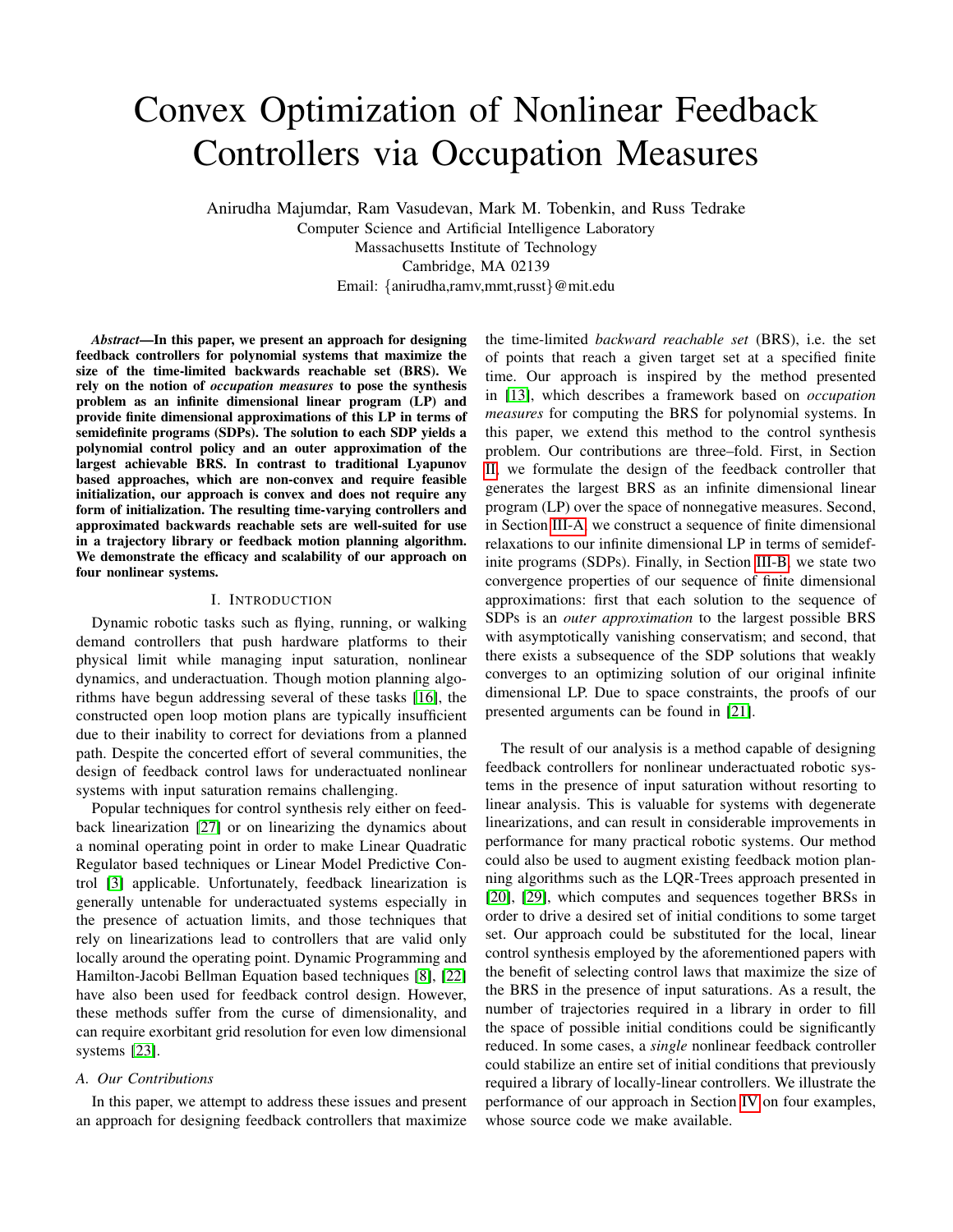## *B. Relationship to Lyapunov-Based Techniques*

Our approach is most comparable to those that use Lyapunov's criteria for stability in order to synthesize a controller that maximizes the region of attraction (ROA) of a particular target set. These criteria can be checked for polynomial systems by employing sums-of-squares (SOS) programming. However, the computation of the ROA and subsequent controller design are typically non-convex programs in this formulation [\[26\]](#page-7-10). The resulting optimization programs are bilinear in the decision variables and are generally solved by employing some form of bilinear alternation [\[14\]](#page-7-11), [\[19\]](#page-7-12). Such methods are not guaranteed to converge to global optima (or necessarily even local optima) and require feasible initializations.

The relationship between our approach and the Lyapunovbased approaches can be understood by examining the dual of our infinite dimensional LP, which is posed on the space of nonnegative continuous functions. This dual program certifies that a certain set cannot reach the target set within a prespecified time for any valid control law. The complement of this set is an outer approximation of the BRS. This subtle change transforms the non-convex feedback control synthesis problem written in terms of Lyapunov's criteria into the convex synthesis problem which we present herein. The convexity of the control synthesis problem we present also has parallels to the convexity observed in [\[26\]](#page-7-10) during the design of controllers to achieve global almost-everywhere asymptotic stability. However, this method is not easily extended to provide regional certificates, which are of greater practical utility in robotics since robotic systems are generally not globally stabilizable.

## II. PROBLEM FORMULATION

<span id="page-1-0"></span>In this section, we formalize our problem of interest, construct an infinite dimensional linear program (LP), and note that the solution of this LP is equivalent to solving our problem of interest. We make substantial use of measure theory, and the unfamiliar reader may wish to consult [\[10\]](#page-7-13) for an introduction.

## *A. Notation*

Given an element  $y \in \mathbb{R}^{n \times m}$ , let  $[y]_{ij}$  denote the  $(i, j)$ -th component of  $y$ . We use the same convention for elements belonging to any multidimensional vector space. By  $\mathbb N$  we denote the non-negative integers, and  $\mathbb{N}_k^n$  refers to those  $\alpha \in$  $\mathbb{N}^n$  with  $|\alpha| = \sum_{i=1}^n [\alpha]_i \leq k$ . Let  $\mathbb{R}[y]$  denote the ring of real polynomials in the variable  $y$ . For a compact set  $K$ , let  $\mathcal{M}(K)$  denote the space of signed Radon measures supported on K. The elements of  $\mathcal{M}(K)$  can be identified with linear functionals acting on the space of continuous functions  $C(K)$ , that is, as elements of the dual space  $C(K)$ <sup>'</sup> [\[10,](#page-7-13) Corollary 7.18]. The duality pairing of a measure  $\mu \in (\mathcal{M}(K))^p$  on a test function  $v \in (C(K))^p$  is:

$$
\langle \mu, v \rangle = \sum_{i=1}^{p} \int_{K} [v]_i(z) d[\mu]_i(z). \tag{1}
$$

## *B. Problem Statement*

Consider the control-affine system with feedback control

<span id="page-1-1"></span>
$$
\dot{x}(t) = f(t, x(t)) + g(t, x(t))u(t, x), \tag{2}
$$

with state  $x(t) \in \mathbb{R}^n$  and control action  $u(t, x) \in \mathbb{R}^m$ , such that the components of the vector  $f$  and the matrix  $q$  are polynomials. Our goal is to find a feedback controller,  $u(t, x)$ , that maximizes the BRS for a given target set while respecting the *input constraint*

$$
u(t, x) \in U = [a_1, b_1] \times ... \times [a_m, b_m],
$$
 (3)

where  $\{a_j\}_{j=1}^m$ ,  $\{b_j\}_{j=1}^m$   $\subset \mathbb{R}$ . Define the *bounding set*, and *target set* as:

$$
X = \{x \in \mathbb{R}^n \mid h_{X_i}(x) \ge 0, \forall i = \{1, ..., n_X\}\},
$$
  
\n
$$
X_T = \{x \in \mathbb{R}^n \mid h_{T_i}(x) \ge 0, \forall i = \{1, ..., n_T\}\},
$$
\n(4)

respectively, for given polynomials  $h_{X_i}, h_{T_i} \in \mathbb{R}[x]$ .

Given a finite final time  $T > 0$ , let the BRS for a particular control policy  $u \in L^1([0, T] \times X, U)$ , be defined as:

$$
\mathcal{X}(u) = \left\{ x_0 \in \mathbb{R}^n \mid \dot{x}(t) = f(t, x(t)) + g(t, x(t))u(t, x(t)) \right\}
$$
  
a.e.  $t \in [0, T], x(0) = x_0, x(T) \in X_T,$   
 $x(t) \in X \ \forall t \in [0, T] \right\}.$  (5)

 $\mathcal{X}(u)$  is the set of initial conditions for solutions<sup>[1](#page-0-0)</sup> to Equation [\(2\)](#page-1-1) that remain in the bounding set and arrive in the target set at the final time when control law  $u$  is applied. Our aim is to find a controller  $u^* \in L^1([0,T] \times X, U)$ , that maximizes the volume of the BRS:

<span id="page-1-3"></span>
$$
\lambda(\mathcal{X}(u^*)) \ge \lambda(\mathcal{X}(u)), \quad \forall u \in L^1([0, T] \times X, U), \quad (6)
$$

where  $\lambda$  is the Lebesgue measure.  $u^*$  need not be unique. We denote the BRS corresponding to  $u^*$  by  $\mathcal{X}^*$ . To solve this problem, we make the following assumptions:

<span id="page-1-2"></span>**Assumption 1.** *X* and  $X_T$  are compact sets.

**Remark 1.** Without loss of generality, we assume that  $U =$  ${u \in \mathbb{R}^m$  | −1 ≤  $u_j$  ≤ 1  $\forall j \in \{1, ..., m\}$  *(since g can*) *be arbitrarily shifted and scaled). Assumption [1](#page-1-2) ensures the existence of a polynomial*  $h_{X_i}(x) = C_X - ||x||_2^2$  *for a large enough*  $C_X > 0$ *.* 

#### *C. Liouville's Equation*

We solve this problem by defining measures over  $[0, T] \times X$ whose supports model the evolution of *families of trajectories*. An initial condition and its relationship with respect to the terminal set can be understood via Equation [\(2\)](#page-1-1), but the relationship between a family of trajectories and the terminal set must be understood through a different lens. First, define the linear operator  $\mathcal{L}_f: C^1([0,T] \times X) \to C([0,T] \times X)$  on a test function  $v$  as:

$$
\mathcal{L}_f v = \frac{\partial v}{\partial t} + \sum_{i=1}^n \frac{\partial v}{\partial x_i} [f]_i(t, x),\tag{7}
$$

 $1$ Solutions in this context are understood in the Carathéodory sense, that is, as absolutely continuous functions whose derivatives satisfy the right hand side of Equation [\(2\)](#page-1-1) almost everywhere [\[2,](#page-7-14) Chapter 10].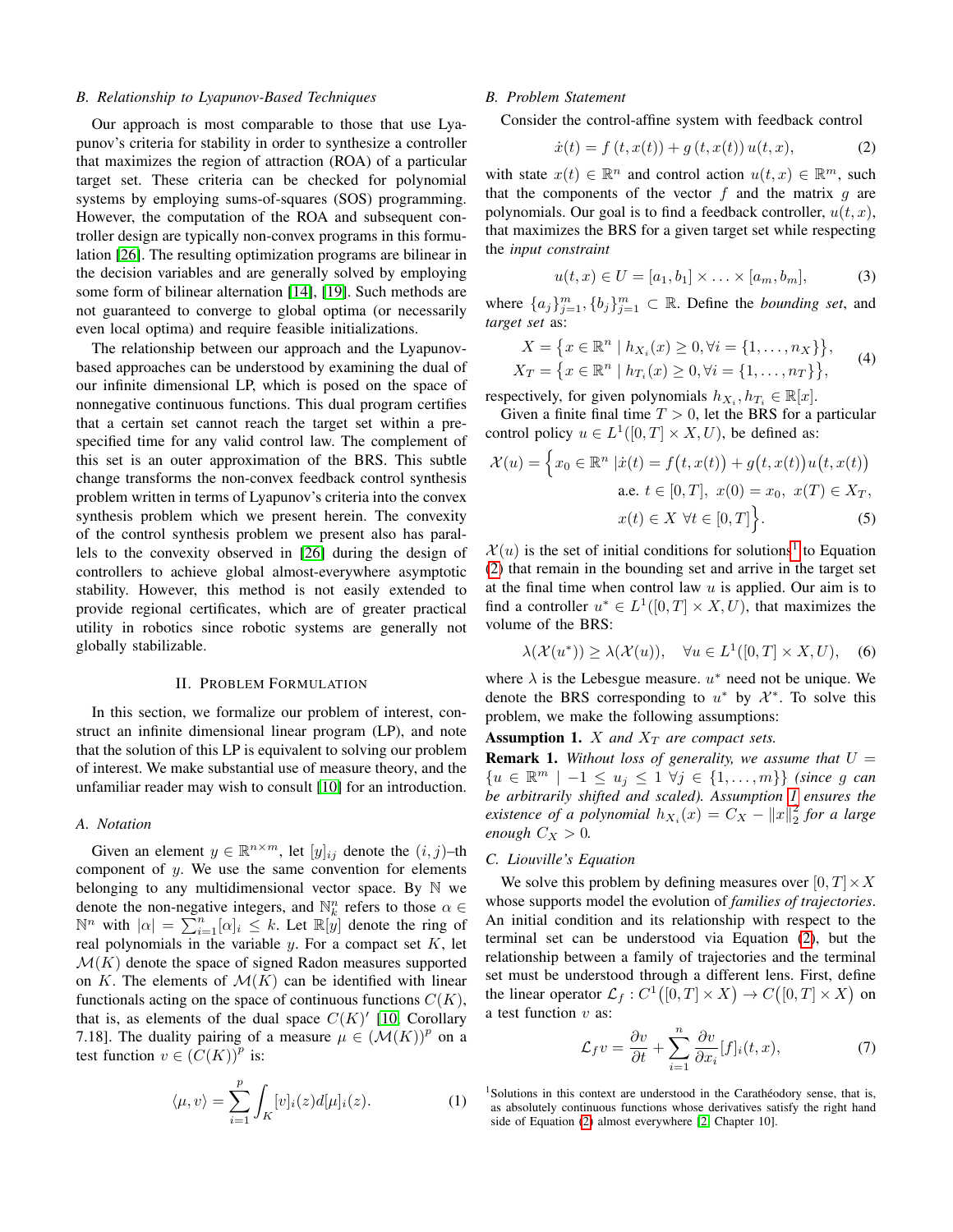<span id="page-2-7"></span>

Fig. 1: An illustration (left) of trajectories (blue) transforming according to Equation [\(2\)](#page-1-1) and their corresponding occupation measures (red) at times  $0, \tau$ , and  $T$  (purple) transforming according to Equation [\(18\)](#page-2-0).

and its adjoint operator  $\mathcal{L}'_f : C([0,T] \times X)' \to C^1([0,T] \times$  $X'$  by the adjoint relation:

<span id="page-2-1"></span>
$$
\langle \mathcal{L}'_f \mu, v \rangle = \langle \mu, \mathcal{L}_f v \rangle = \int_{[0,T] \times X} \mathcal{L}_f v(t, x) d\mu(t, x) \qquad (8)
$$

for all  $\mu \in \mathcal{M}([0, T] \times X)$  and  $v \in C^1([0, T] \times X)$ . Define the linear operator  $\mathcal{L}_g : C^1([0,T] \times X) \to C([0,T] \times X)^m$ as:

$$
[\mathcal{L}_g v]_j = \sum_{i=1}^n \frac{\partial v}{\partial x_i} [g]_{ij}(t, x), \tag{9}
$$

for each  $j \in \{1, ..., m\}$  and define its adjoint operator  $\mathcal{L}'_g$ :  $(C([0, T] \times X)^m)' \rightarrow C^1([0, T] \times X)'$  according to its adjoint relation as in Equation [\(8\)](#page-2-1). Note that  $\mathcal{L}_f v(t, x)$  +  $(\mathcal{L}_q v(t, x))u(t, x)$  is the time-derivative v of a function v.

Given a test function,  $v \in C^1([0, T] \times X)$ , and an initial condition,  $x(0) \in X$ , it follows that:

$$
v(T, x(T)) = v(0, x(0)) + \int_0^T \dot{v}(t, x(t|x_0)) dt.
$$
 (10)

The traditional approach to designing controllers that stabilize the system imposes Lyapunov conditions on the test functions. However, simultaneously searching for a controller and Lyapunov function results in a nonconvex optimization problem [\[26\]](#page-7-10). Instead we examine conditions on the space of measures– the dual to the space of continuous functions–in order to arrive at a convex formulation.

For a fixed control policy  $u \in L^1([0,T] \times X, U)$  and an initial condition  $x_0 \in \mathbb{R}^n$ , let  $x(\cdot|x_0) : [0, T] \rightarrow X$  be a solution to Equation [\(2\)](#page-1-1). Define the *occupation measure* as:

$$
\mu(A \times B | x_0) = \int_0^T I_{A \times B} (t, x(t | x_0)) ) dt, \qquad (11)
$$

for all subsets  $A \times B$  in the Borel  $\sigma$ -algebra of  $[0, T] \times X$ , where  $I_{A\times B}(\cdot)$  denotes the indicator function on a set  $A\times B$ . This computes the amount of time the graph of the solution,  $(t, x(t|x_0))$ , spends in  $A \times B$ . Equation [\(10\)](#page-2-2) then becomes:

$$
v(T, x(T)) = v(0,x(0)) + \int_{[0,T] \times X} \left( \mathcal{L}_f v(t, x) + \\ + \mathcal{L}_g v(t, x) u(t, x) \right) d\mu(t, x|x_0).
$$
 (12)

When the initial state is not a single point, but is a distribution modeled by an *initial measure*,  $\mu_0 \in \mathcal{M}(X)$ , we define the *average occupation measure,*  $\mu \in \mathcal{M}([0, T] \times X)$  by:

$$
\mu(A \times B) = \int_X \mu(A \times B | x_0) d\mu_0(x_0), \tag{13}
$$

and the *final measure*,  $\mu_T \in \mathcal{M}(X_T)$  by:

<span id="page-2-5"></span>
$$
\mu_T(B) = \int_X I_B(x(T|x_0)) d\mu_0(x_0).
$$
 (14)

Integrating with respect to  $\mu_0$  and introducing the initial, average occupation, and final measures, Equation [\(12\)](#page-2-3) becomes:

$$
\int_{X_T} v(T, x) d\mu_T(x) = \int_X v(0, x) d\mu_0(x) +
$$
  
+ 
$$
\int_{[0, T] \times X} \left( \mathcal{L}_f v(t, x) + \mathcal{L}_g v(t, x) u(t, x) \right) d\mu(t, x).
$$
 (15)

It is useful to think of the measures  $\mu_0$ ,  $\mu$  and  $\mu_T$  as *unnormalized* probability distributions. The support of  $\mu_0$  models the set of initial conditions, the support of  $\mu$  models the flow of trajectories, and the support of  $\mu_T$  models the set of states at time T.

Next, we subsume  $u(t, x)$  into a *signed* measure  $\sigma^+$  –  $\sigma^-$  defined by *nonnegative* measures<sup>[2](#page-0-0)</sup>  $\sigma^+$ ,  $\sigma^ \in$  $(\mathcal{M}([0, T] \times X))^m$  such that:

<span id="page-2-4"></span>
$$
\int_{A\times B} u_j(t,x)d\mu(t,x) = \int_{A\times B} d[\sigma^+]_j(t,x) - \int_{A\times B} d[\sigma^-]_j(t,x)
$$
\n(16)

<span id="page-2-2"></span>for all subsets  $A \times B$  in the Borel  $\sigma$ -algebra of  $[0, T] \times X$ and for each  $j \in \{1, \ldots, m\}$ . This key step allows us to pose an infinite dimensional LP over measures without explicitly parameterizing a control law while allowing us to "back out" a control law using Equation [\(16\)](#page-2-4). Equation [\(15\)](#page-2-5) becomes:

<span id="page-2-6"></span>
$$
\langle \mu_T, v(T, \cdot) \rangle = \langle \mu_0, v(0, \cdot) \rangle + \langle \mu, \mathcal{L}_f v \rangle + \langle \sigma^+ - \sigma^-, \mathcal{L}_g v \rangle \tag{17}
$$

for all test functions  $v \in C^1([0,T] \times X)$ . Notice that this substitution renders Equation [\(17\)](#page-2-6) linear in its measure components. Let  $\delta_t$  denote the Dirac measure at a point t and let ⊗ denote the product of measures. Since Equation [\(17\)](#page-2-6) must hold for all test functions, we obtain a linear operator equation:

<span id="page-2-0"></span>
$$
\mathcal{L}'_f \mu + \mathcal{L}'_g \sigma^+ - \mathcal{L}'_g \sigma^- = \delta_T \otimes \mu_T - \delta_0 \otimes \mu_0, \tag{18}
$$

called Liouville's Equation, which is a classical result in statistical physics that describes the evolution of a density of particles within a fluid [\[1\]](#page-7-15). Figure [1](#page-2-7) illustrates the evolution of densities according to Liouville's Equation. This equation is satisfied by families of admissible trajectories starting from the initial distribution  $\mu_0$ . The converse statement is true for control affine systems with a convex admissible control set, as we have assumed. We refer the reader to [\[13,](#page-7-6) Appendix A] for an extended discussion of Liouville's Equation.

<span id="page-2-3"></span><sup>&</sup>lt;sup>2</sup>Note that we can always decompose a signed measure into unsigned measures as a result of the Jordan Decomposition Theorem [\[10,](#page-7-13) Theorem 3.4].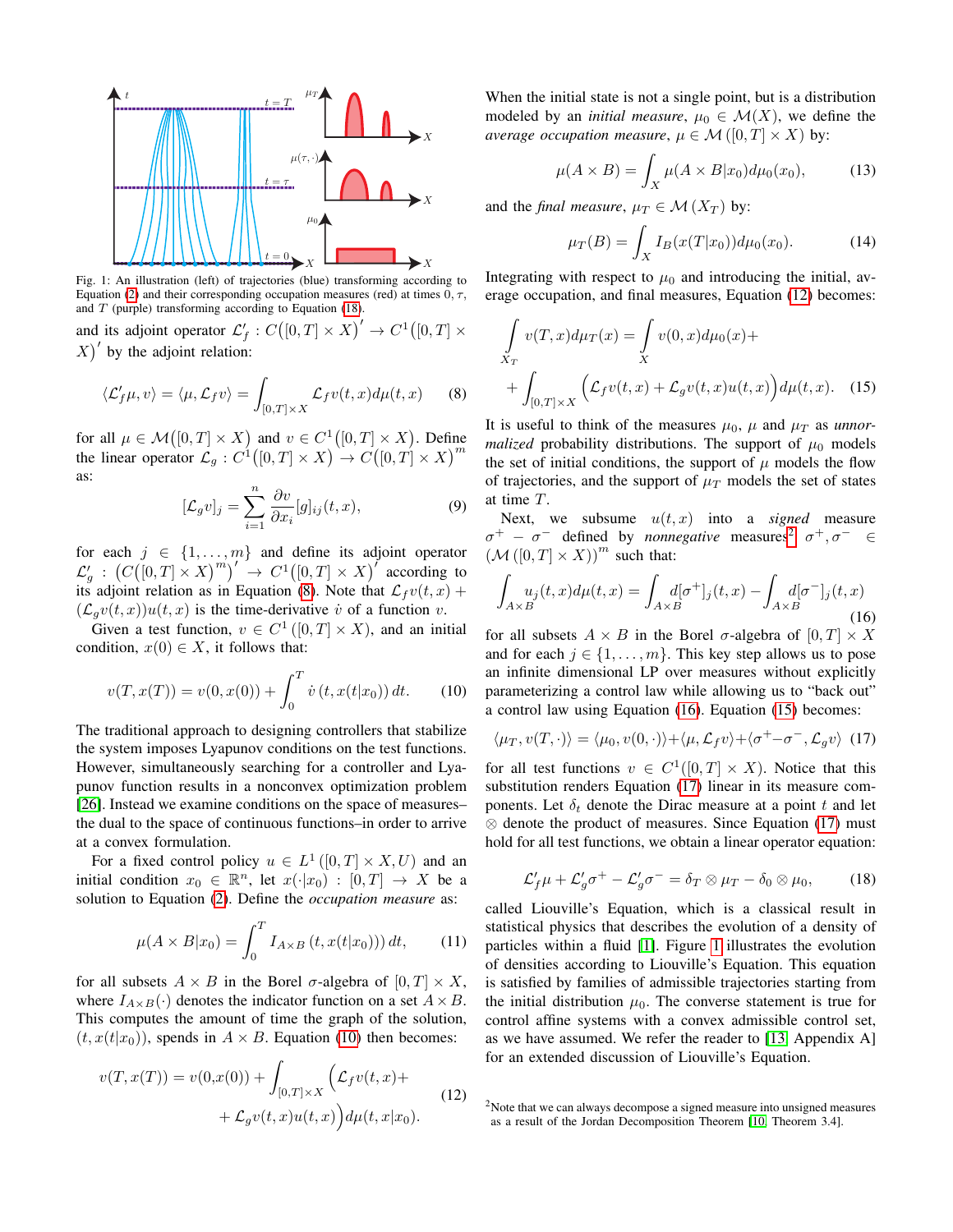## *D. BRS via an Infinite Dimensional LP*

The goal of this section is to use Liouville's Equation to formulate an infinite dimensional LP, P, that maximizes the size of the BRS, modeled by  $spt(\mu_0)$ , for a given target set, modeled by  $\text{spt}(\mu_T)$ , where  $\text{spt}(\mu)$  denotes the support of a measure  $\mu$ . Slack measures (denoted with "hats") are used to impose the constraints  $\lambda \geq \mu_0$  and  $\mu \geq [\sigma^+]_j + [\sigma^-]_j$  for each  $j \in \{1, \ldots, m\}$ , where  $\lambda$  is the Lebesgue measure. The former constraint ensures that the optimal value of  $P$  is the Lebesgue measure of the largest achievable BRS (see Theorem [2\)](#page-3-0). The latter constraint ensures that we are able to extract a bounded control law by applying Equation [\(16\)](#page-2-4) (see Theorem [3\)](#page-3-1). Define  $P$  as:

$$
\begin{aligned}\n\sup \quad & \mu_0(X) \quad (P) \\
\text{s.t.} \quad & \mathcal{L}'_f \mu + \mathcal{L}'_g(\sigma^+ - \sigma^-) = \delta_T \otimes \mu_T - \delta_0 \otimes \mu_0, \\
& [\sigma^+]_j + [\sigma^-]_j + [\hat{\sigma}]_j &= \mu \quad \forall j \in \{1, \dots, m\}, \\
& \mu_0 + \hat{\mu}_0 = \lambda, \\
& [\sigma^+]_j, [\sigma^-]_j, [\hat{\sigma}]_j &\ge 0 \quad \forall j \in \{1, \dots, m\}, \\
& \mu, \mu_0, \mu_T, \hat{\mu}_0 \ge 0,\n\end{aligned}
$$

where the given data are  $f, g, X, X_T$  and the supremum is taken over a tuple of measures  $(\sigma^+, \sigma^-, \hat{\sigma}, \mu, \mu_0, \hat{\mu}_0, \mu_T)$   $\in$  $\left(\mathcal{M}\left([0,T]\times X\right)\right)^m$ ×  $\left(\mathcal{M}\big([0,T]\times X\big)\right)^m\times \left(\mathcal{M}\big([0,T]\times X\big)\right)^m\times \mathcal{M}\big([0,T]\times X\big)\times$  $\mathcal{M}(X) \times \mathcal{M}(X) \times \mathcal{M}(X_T)$ . Given measures that achieve the supremum, the control law that maximizes the size of the BRS is then constructed by finding the  $u \in L^1([0, T] \times X, U)$ whose components each satisfy Equation [\(16\)](#page-2-4) for all subsets in the Borel  $\sigma$ -algebra of  $[0, T] \times X$ . Before proving that this two-step procedure computes  $u^* \in L^1([0,T] \times X,U)$  as in Equation [\(6\)](#page-1-3), define the dual program to  $P$  denoted  $D$  as:

 $\inf$ X  $w(x)d\lambda(x)$  (D) s.t.  $\mathcal{L}_f v + \sum_{i=1}^m [p]_i \leq 0,$  $[p]_i \geq 0, \quad [p]_i \geq |[\mathcal{L}_g v]_i|$  $\forall i = \{1, \ldots, m\},\$  $w > 0$ ,  $w(x) \geq v(0, x) + 1$   $\forall x \in X,$  $v(T, x) \geq 0$   $\forall x \in X_T$ 

where the given data are  $f, g, X, X_T$  and the infimum is taken over  $(v, w, p) \in C^1 ([0, T] \times X) \times C(X) \times (C([0, T] \times X))^{m}$ . The dual allows us to obtain approximations of the BRS  $\mathcal{X}^*$ (see Theorem [4\)](#page-3-2).

Theorem 1. *There is no duality gap between* P *and* D*.*

<span id="page-3-0"></span>**Theorem 2.** *The optimal value of*  $P$  *is equal to*  $\lambda(\mathcal{X}^*)$ *, the Lebesgue measure of the BRS of the controller defined by Equation* [\(16\)](#page-2-4)*.*

The solution to  $P$  can be used in order to construct the control law that maximizes the BRS:

<span id="page-3-1"></span>**Theorem 3.** *There exists a control law,*  $\tilde{u} \in L^1([0, T] \times$ X, U)*, that satisfies Equation* [\(16\)](#page-2-4) *when substituting in the vector of measures that achieves the supremum of* P*,*

 $(\sigma^{+*}, \sigma^{-*}, \hat{\sigma}^*, \mu^*, \mu_0^*, \hat{\mu}_0^*, \mu_T^*)$ , and is the control law that *maximizes the size of the BRS, i.e.*  $\lambda(\mathcal{X}(\tilde{u})) \geq \lambda(\mathcal{X}(u)), \forall u \in$  $L^1([0,T]\times X,U)$ *. Moreover, any two control laws constructed by applying Equation* [\(16\)](#page-2-4) *to the vector of measures that achieves the supremum of*  $P$  *are equal*  $\mu^*$ -almost everywhere.

Next, we note that the w-component to a feasible point of D is an outer approximation to  $\mathcal{X}^*$ .

<span id="page-3-2"></span>**Theorem 4.**  $\mathcal{X}^*$  is a subset of  $\{x \mid w(x) \geq 1\}$ , for any *feasible* w *of the* D*. Furthermore, there is a sequence of feasible solutions to* D *such that the* w*-component converges from above to*  $I_{\mathcal{X}^*}$  *in the*  $L^1$  *norm and almost uniformly.* 

# III. NUMERICAL IMPLEMENTATION

The infinite dimensional problems  $P$  and  $D$  are not directly amenable to computation. However, a sequence of finite dimensional approximations in terms of semidefinite programs (SDPs) can be obtained by characterizing measures in P by their *moments*, and restricting the space of functions in  $D$  to polynomials. The solutions to each of the SDPs in this sequence can be used to construct controllers and outer approximations that converge to the solution of the infinite dimensional LP. A comprehensive introduction to such *moment relaxations* can be found in [\[15\]](#page-7-16).

Measures on the set  $[0, T] \times X$  are completely determined by their action (via integration) on a dense subset of the space  $C^1([0,T] \times X)$  [\[10\]](#page-7-13). Since  $[0,T] \times X$  is compact, the Stone-Weierstrass Theorem [\[10,](#page-7-13) Theorem 4.45] allows us to choose the set of polynomials as this dense subset. Every polynomial on  $\mathbb{R}^n$ , say  $p \in \mathbb{R}[x]$  with  $x = (x_1, \dots, x_n)$ , can be expanded in the monomial basis via

$$
p(x) = \sum_{\alpha \in \mathbb{N}^n} p_{\alpha} x^{\alpha},
$$

where  $\alpha = (\alpha_1, \dots, \alpha_n)$  ranges over vectors of non-negative integers,  $x^{\alpha} = x_1^{\alpha_1} \dots x_n^{\alpha_n}$ , and  $\text{vec}(p) = (p_{\alpha})_{\alpha \in \mathbb{N}^n}$  is the vector of coefficients of p. By definition, the  $p_{\alpha}$  are real and only finitely many are non-zero. We define  $\mathbb{R}_k[x]$  to be those polynomials such that  $p_{\alpha}$  is non-zero only for  $\alpha \in \mathbb{N}_k^n$ . The degree of a polynomial,  $deg(p)$ , is the smallest k such that  $p \in \mathbb{R}_k[x]$ .

The moments of a measure  $\mu$  defined over a real *n*dimensional space are given by:

$$
y_{\mu}^{\alpha} = \int x^{\alpha} d\mu(x). \tag{19}
$$

Integration of a polynomial with respect to a measure  $\nu$  can be expressed as a linear functional of its coefficients:

$$
\langle \mu, p \rangle = \int p(x) d\mu(x) = \sum_{\alpha \in \mathbb{N}^n} p_{\alpha} y_{\mu}^{\alpha} = \text{vec}(p)^T y_{\mu}. \tag{20}
$$

Integrating the square of a polynomial  $p \in \mathbb{R}_k[x]$ , we obtain:

$$
\int p(x)^2 d\mu(x) = \text{vec}(p)^T M_k(y_\mu) \text{vec}(p), \tag{21}
$$

where  $M_k(y_\mu)$  is the *truncated moment matrix* defined by

$$
[M_k(y_\mu)]_{(\alpha,\beta)} = y_\mu^{\alpha+\beta} \tag{22}
$$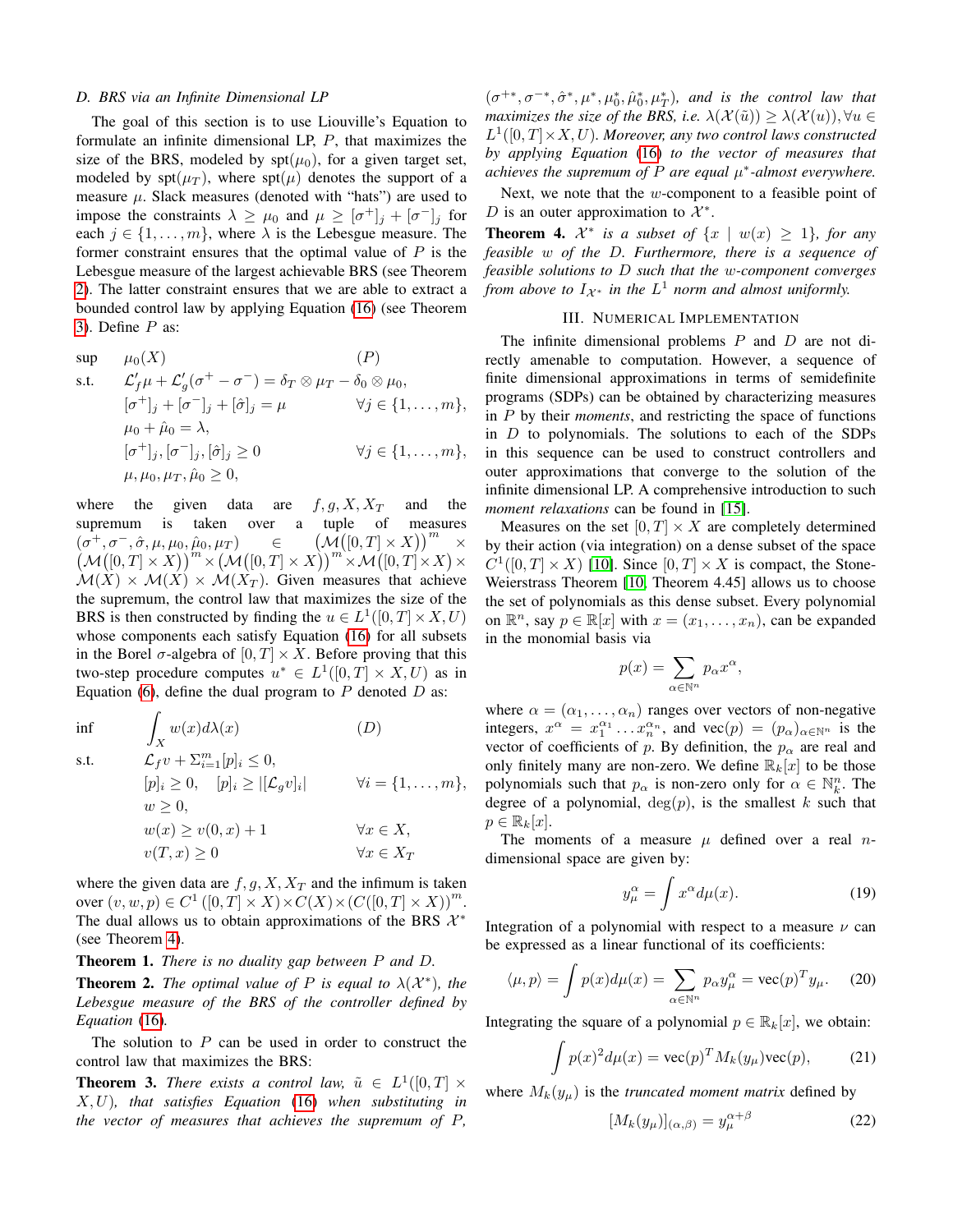for  $\alpha, \beta \in \mathbb{N}_k^n$ . Note that for any positive measure  $\mu$ , the matrix  $M_k(y_\mu)$  must be positive semidefinite. Similarly, given  $h \in \mathbb{R}[x]$  with  $(h_{\gamma})_{\gamma \in \mathbb{N}^n} = \text{vec}(h)$  one has

$$
\int p(x)^{2}h(x)d\mu(x) = \text{vec}(p)^{T}M_{k}(h, y_{\mu})\text{vec}(p), \qquad (23)
$$

where  $M_k(h, y)$  is a *localizing matrix* defined by

$$
[M_k(h, y_\mu)]_{(\alpha, \beta)} = \sum_{\gamma \in \mathbb{N}^n} h_\gamma y_\mu^{\alpha + \beta} \tag{24}
$$

for all  $\alpha, \beta \in \mathbb{N}_k^n$ . The localizing and moment matrices are symmetric and linear in the moments y.

# <span id="page-4-0"></span>*A. Approximating Problems*

Finite dimensional SDPs approximating  $P$  can be obtained by replacing constraints on measures with *constraints on moments*. All of the equality constraints of P can be expressed as an infinite dimensional linear system of equations which the moments of the measures appearing in  $P$  must satisfy. This linear system is obtained by restricting to polynomial test functions (which we note are sufficient given our discussion above):  $v(t, x) = t^{\alpha_0} x^{\alpha}$ ,  $[p]_j(t, x) = t^{\alpha_0} x^{\alpha}$ , and  $w(x) = x^{\alpha}$ ,  $\forall \alpha_0 \in \mathbb{N}, \alpha \in \mathbb{N}^n$ . For example, the equality constraint corresponding to Liouville's Equation is obtained by examining:

$$
0 = \int_{X} x^{\alpha} d\mu_0(x) - \int_{X_T} T^{\alpha_0} x^{\alpha} d\mu_T(x) + \int_{[0,T] \times X} \mathcal{L}_f(t^{\alpha_0} x^{\alpha}) d\mu(t, x)
$$
  
+ 
$$
\int_{[0,T] \times X} \mathcal{L}_g(t^{\alpha_0} x^{\alpha}) d[\sigma^+]_j(t, x) - \int_{[0,T] \times X} \mathcal{L}_g(t^{\alpha_0} x^{\alpha}) d[\sigma^-]_j(t, x).
$$

A *finite dimensional* linear system is obtained by truncating the degree of the polynomial test functions to  $2k$ . Let  $\Gamma = \{\sigma^+, \sigma^-, \hat{\sigma}, \mu, \mu_0, \hat{\mu}_0, \mu_T\},\$  then let  $\mathbf{y}_k = (y_{k,\gamma}) \subset \mathbb{R}$ be a vector of sequences of moments truncated to degree  $2k$ for each  $\gamma \in \Gamma$ . The finite dimensional linear system is then represented by the linear system:

$$
A_k(\mathbf{y}_k) = b_k. \tag{25}
$$

Constraints on the support of the measures also need to be imposed (see [\[15\]](#page-7-16) for details). Let the  $k$ -th relaxed SDP representation of  $P$ , denoted  $P_k$ , be defined as:

$$
\sup \quad y_{k,\mu_0}^0 \quad (P_k)
$$
\n
$$
\text{s.t.} \quad A_k(\mathbf{y}_k) = b_k,
$$
\n
$$
M_k(y_{k,\gamma}) \succeq 0 \quad \forall \gamma \in \Gamma,
$$
\n
$$
M_{k_{X_i}}(h_{X_i}, y_{k,\gamma}) \succeq 0 \quad \forall (i,\gamma) \in \{1, \dots, n_X\} \times \Gamma \setminus \mu_T,
$$
\n
$$
M_{k_{T_i}}(h_{T_i}, y_{k,\mu_T}) \succeq 0 \quad \forall i \in \{1, \dots, n_T\},
$$
\n
$$
M_{k-1}(h_{\tau}, y_{k,\gamma}) \succeq 0 \quad \forall \gamma \in \Gamma \setminus \{\mu_0, \mu_T, \hat{\mu}_0\},
$$

where the given data are  $f, g, X, X_T$  and the supremum is taken over the sequence of moments,  $y_k = (y_{k,\gamma}), h_{\tau} = t(T$ t),  $k_{X_i} = k - \lceil \deg(h_{X_i})/2 \rceil$ ,  $k_{T_i} = k - \lceil \deg(h_{T_i})/2 \rceil$ , and  $\succeq$  0 denotes positive semi-definiteness. For each  $k \in \mathbb{N}$ , let  $y_k^*$  denote the optimizer of  $P_k$ , with components  $y_{k,\gamma}^*$  where  $\gamma \in \Gamma$  and let  $p_k^*$  denote the supremum of  $P_k$ .

The dual of  $P_k$  is a sums-of-squares (SOS) program denoted  $D_k$  for each  $k \in \mathbb{N}$ , obtained by first restricting the optimization space in the program  $D$  to the polynomial functions with degree truncated to  $2k$  and by then replacing the non-negativity constraints in D with a *sums-of-squares* constraint [\[25\]](#page-7-17). Define  $Q_{2k}(h_{X_1},\ldots,h_{X_{n_X}})\subset \mathbb{R}_{2k}[x]$  to be the set of polynomials  $q \in \mathbb{R}_{2k}[x]$  (i.e. of total degree less than  $2k$ ) expressible as

$$
q = s_0 + \sum_{i=1}^{n_X} s_i h_{X_i},
$$
 (26)

for some polynomials  ${s_i}_{i=0}^{n_X} \subset \mathbb{R}_{2k}[x]$  that are sums of squares of other polynomials. Every such polynomial is clearly non-negative on X. Define  $Q_{2k}(h_{\tau}, h_{X_1}, \dots, h_{X_{n_X}}) \subset$  $\mathbb{R}_{2k}[t,x]$  and  $Q_{2k}(h_{T_1},\ldots,h_{T_{n_T}})\subset \mathbb{R}_{2k}[x]$ , similarly. Employing this notation, the  $k$ -th relaxed SDP representation of D, denoted  $D_k$ , is defined as:

$$
\begin{aligned}\n\inf \quad & l^T \text{vec}(w) & (D_k) \\
\text{s.t.} \quad & -\mathcal{L}_f v - \mathbf{1}^T p \in Q_{2k}(h_\tau, h_{X_1}, \dots, h_{X_{n_X}}), \\
& p - (\mathcal{L}_g v)^T \in (Q_{2k}(h_\tau, h_{X_1}, \dots, h_{X_{n_X}}))^m, \\
& p + (\mathcal{L}_g v)^T \in (Q_{2k}(h_\tau, h_{X_1}, \dots, h_{X_{n_X}}))^m, \\
& w \in Q_{2k}(h_{X_1}, \dots, h_{X_{n_X}}), \\
& w - v(0, \cdot) - 1 \in Q_{2k}(h_{X_1}, \dots, h_{X_{n_X}}), \\
& v(T, \cdot) \in Q_{2k}(h_{T_1}, \dots, h_{T_{n_T}}),\n\end{aligned}
$$
\n
$$
(D_k)
$$

where the given data are  $f, g, X, X_T$ , the infimum is taken over the vector of polynomials  $(v, w, p) \in \mathbb{R}_{2k}[t, x] \times \mathbb{R}_{2k}[x] \times$  $(\mathbb{R}_{2k}[t, x])^m$ , and l is a vector of moments associated with the Lebesgue measure (i.e.  $\int_X w \ d\lambda = l^T \text{vec}(w)$  for all  $w \in$  $\mathbb{R}_{2k}[x]$ ). For each  $k \in \mathbb{N}$ , let  $d_k^*$  denote the infimum of  $D_k$ . **Theorem 5.** *For each*  $k \in \mathbb{N}$ *, there is no duality gap between*  $P_k$  and  $D_k$ .

Next, we construct a technique to extract a polynomial control law from the solution  $y_k^*$  of  $P_k$ . Given moment sequences truncated to degree  $2k$ , one can choose an approximate control law  $u_k$  with components  $[u_k]_j \in \mathbb{R}_k[t, x]$  so that the truncated analogue of Equation [\(16\)](#page-2-4) is satisfied. That is, by requiring:

$$
\int_{[0,T]\times X} t^{\alpha_0} x^{\alpha} [u_k]_j(t,x) d\mu(t,x) = \int_{[0,T]\times X} t^{\alpha_0} x^{\alpha} d[\sigma^+ - \sigma^-]_j,
$$
\n(27)

for  $(\alpha_0, \alpha)$  satisfying  $\sum_{i=0}^n \alpha_i \leq k$ . When constructing a polynomial control law from the solution of  $P_k$ , these linear equations written with respect to the coefficients of  $[u_k]_j$ are expressible in terms of  $y_{k,\sigma+}^*$ ,  $y_{k,\sigma-}^*$ , and  $y_{k,\mu}^*$ . Direct calculation shows the linear system of equations is:

<span id="page-4-2"></span>
$$
M_k(y_{k,\mu}^*)\text{vec}([u_k]_j) = y_{k,[\sigma^+]_j}^* - y_{k,[\sigma^-]_j}^*.
$$
 (28)

## <span id="page-4-1"></span>*B. Convergence of Approximating Problems*

Next, we state the convergence properties of  $P_k$  and  $D_k$ and the corresponding controllers. We begin by proving that the polynomial  $w$  approximates the indicator function of the set  $\mathcal{X}^*$ . As we increase k, this approximation gets tighter. The following theorem makes this statement precise.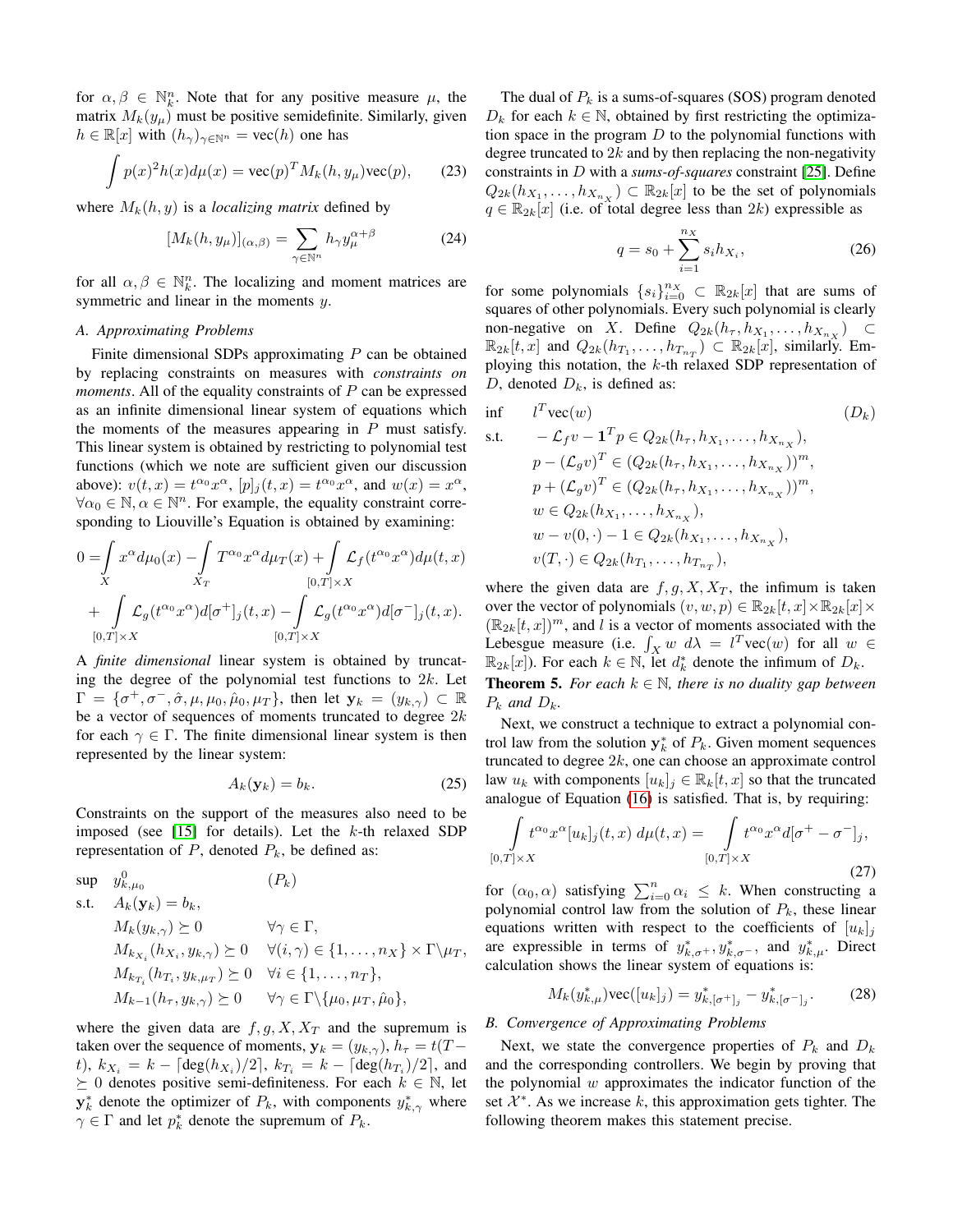**Theorem 6.** For each  $k \in \mathbb{N}$ , let  $w_k \in \mathbb{R}_{2k}[x]$  denote *the w-component of the solution to*  $D_k$ *, and let*  $\bar{w}_k(x)$  =  $min_{i \leq k} w_i(x)$ *. Then,*  $w_k$  *converges from above to*  $I_{\mathcal{X}^*}$  *in the*  $L^1$  *norm, and*  $\bar{w}_k(x)$  *converges from above to*  $I_{\mathcal{X}^*}$  *in the*  $L^1$ *norm and almost uniformly.*

**Corollary 1.**  $\{d_k^*\}_{k=1}^\infty$  *and*  $\{p_k^*\}_{k=1}^\infty$  *converge monotonically from above to the optimal value of* D *and* P*.*

Next, we note that the 1-superlevel set of the polynomial  $w$ converges in Lebesgue measure to the largest achievable BRS  $\mathcal{X}^*$ .

**Theorem 7.** For each  $k \in \mathbb{N}$ , let  $w_k \in \mathbb{R}_{2k}[x]$  denote the *w*-component of the solution to  $D_k$ , and let  $\mathcal{X}_k := \{x \in \mathbb{R}^n : k \in \mathbb{R}^n : k \geq 0\}$  $w_k(x) \geq 1$ *}. Then,*  $\lim_{k \to \infty} \lambda(\mathcal{X}_k \backslash \mathcal{X}^*) = 0$ .

Finally, we state a convergence result for the sequence of controllers generated by [\(28\)](#page-4-2). For each  $k \in \mathbb{N}$ , let  $u_k^*$ denote the controller constructed by Equation [\(28\)](#page-4-2) using the optimizers  $y_k$  of  $P_k$ . Let  $y_{k,\mu}^*$  be the optimizing moment sequence corresponding to  $\mu$ .

<span id="page-5-2"></span>**Theorem 8.** Let  $\{\mu_k^*\}_{k=1}^\infty$  be any sequence of mea $sures$  such that the truncated moments of  $\mu_k^*$  match y ∗ k,µ*. Then, there exists an optimizing vector of measures*  $(\sigma^{+*}, \sigma^{-*}, \hat{\sigma}^*, \mu^*, \mu_0^*, \hat{\mu}_0^*, \mu_T^*)$  *for P*, *a*  $u^* \in L^1([0, T] \times X)$ *generated using*  $\sigma^{+*}, \sigma^{-*}$ *, and*  $\mu^*$  *according to Equation* [\(16\)](#page-2-4)*,* and a subsequence  $\{k_i\}_{i=1}^{\infty} \subset \mathbb{N}$  such that:

$$
\int_{[0,T]\times X} v[u_{k_i}^*]_j d\mu_{k_i}^* \xrightarrow{i\to\infty} \int_{[0,T]\times X} v[u^*]_j d\mu^*,\qquad(29)
$$

<span id="page-5-0"></span>*for all*  $v \in C^1([0, T] \times X)$ *, and each*  $j \in \{1, \ldots, m\}$ *.* 

# IV. EXAMPLES

This section provides a series of numerical experiments on example systems of increasing complexity. SDPs were prepared using a custom software toolbox and the modeling tool YALMIP [\[17\]](#page-7-18). For simulations, control laws are taken to be the saturation of the polynomial law derived by the proposed method. The programs, whose source code is avail-able for download<sup>[3](#page-0-0)</sup>, are solved using SeDuMi 1.3 [\[28\]](#page-7-19), for the first three examples, and the SDPT3 solver [\[30\]](#page-7-20), for the last example, on a machine with 8 Intel Xeon processors with a clock speed of 3.1 GHz and 32 GB RAM.

Additionally, for several of the examples we examine a different objective wherein we look to drive initial conditions starting in X to  $X_T$  at any time  $t \in [0, T]$  (commonly referred to as a "free final time" problem). The analogous BRS approximation problem is addressed in [\[13\]](#page-7-6) and the control synthesis problem follows using our approach in a straightforward manner. We make clear when we employ this different objective while describing each of our examples.

## *A. Double Integrator*

The double integrator is a two state, single input system given by  $\dot{x}_1 = x_2$ ,  $\dot{x}_2 = u$ , with u restricted to the interval  $U = [-1, 1]$ . Setting the target set to the origin,  $X_T = \{0\}$ , the optimal BRS  $\mathcal{X}^*$  can be computed analytically based on a



<span id="page-5-1"></span>

Fig. 2: An illustration of the convergence of outer approximations and the performance of controllers designed using our approach for increasing truncation degree, k, for the double integrator. Solid lines indicate the outer approximations, defined by  $w_k = 1$ , for  $k = 2$  (red),  $k = 3$  (green),  $k = 4$ (blue), and the boundary of the true BRS (solid black). Points indicate terminal states  $(x(T))$  of controlled solutions with  $x(0)$  inside the BRS using our generated feedback control laws  $u_k$  (colors match the outer approximations).

minimum time "bang-bang controller" [\[4,](#page-7-21) pp. 136]. Note that this is a challenging system for grid based optimal control methods, since they require high resolution near the switching surface of the "bang-bang" control law.

We take the bounding set to be  $X = \{x \mid ||x||^2 \le 1.6^2\}.$ Figure [2](#page-5-1) compares the outer approximations of  $\mathcal{X}^*$  for  $k =$ 2, 3, 4. The quality of the approximations increases quickly. Figure [2](#page-5-1) also evaluates the performance of the control laws  $u_k$  by plotting the terminal states  $x(T)$  for controlled solutions starting in  $\mathcal{X}^*$ . Even for  $k = 3$ , reasonable performance is achieved. The running times for  $k = 2, 3, 4$  are 0.3s, 0.7s, and 4.2s, respectively.

# *B. Ground Vehicle Model*

The "Dubin's car" [\[9\]](#page-7-22) is a popular model for autonomous ground and air vehicles and has been employed in a wide variety of applications [\[5\]](#page-7-23), [\[6\]](#page-7-24), [\[12\]](#page-7-25). Its dynamics are:

$$
\dot{a} = v \cos(\theta), \quad \dot{b} = v \sin(\theta), \quad \dot{\theta} = \omega,\tag{30}
$$

where the states are the x-position  $(a)$ , y-position  $(b)$  and yaw angle  $(\theta)$  of the vehicle and the control inputs are the forward speed  $(v)$  and turning rate  $(\omega)$ . A change of coordinates can be applied to this system in order to make the dynamics polynomial [\[7\]](#page-7-26). The rewritten dynamics are given by:

$$
\dot{x}_1 = u_1, \quad \dot{x}_2 = u_2, \quad \dot{x}_3 = x_2 u_1 - x_1 u_2. \tag{31}
$$

This system is also known as the Brockett integrator and is a popular benchmark since it is prototypical of many nonholonomic systems. Note that the system has an uncontrollable linearization and does not admit a smooth time-invariant control law that makes the origin asymptotically stable [\[7\]](#page-7-26). Hence, this example illustrates the advantage of our method when compared to linear control synthesis techniques. We solve the "free final time" problem to construct a time-varying control law that drives the initial conditions in  $X = \{x \mid ||x||^2 \le 4\}$ to the target set  $X_T = \{x \mid ||x||^2 \le 0.1^2\}$  by time  $T = 4$ . In the Dubin's car coordinates, the target set is a neighborhood of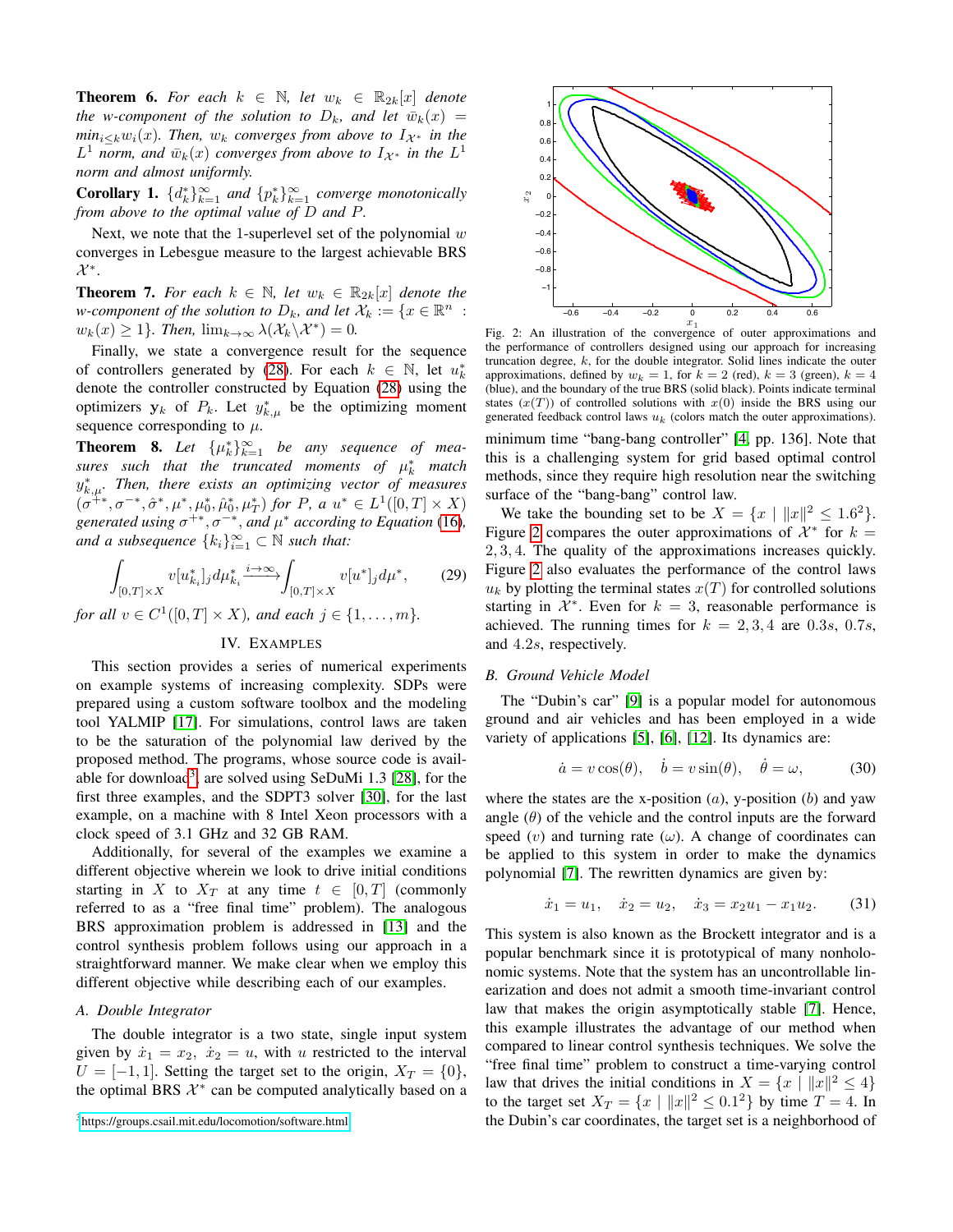<span id="page-6-0"></span>

(a)  $k = 5$ ,  $(x_1, x_3)$  plane

Fig. 3: The boundary of  $X$  (black line) and the outer approximation of the BRS (blue line) are shown in the  $(x_1, x_3)$  and  $(x_1, x_2)$  planes. Black points indicate initial conditions of controlled solutions with  $x(t) \in X_T$  (i.e.  $\Vert x(T) \Vert^2 \leq 0.1^2$ ) for some  $t \in [0, T]$ , and grey points indicate initial conditions of solutions passing near the target set (specifically  $||x(t)||^2 \le 0.2^2$ ).

<span id="page-6-1"></span>

Fig. 4: A pair of sample trajectories drawn in red generated by our algorithm for the Dubin's car system. Each drawn time sample of the car is colored black with blue–colored tires and grey forward–facing direction. The origin is marked by a green dot. Each trajectory is initialized at the 'O' mark and terminates at the state where the target set is first reached, which is marked with an the 'X' mark. The trajectory starting in the upper right hand corner executes a three-point turn to arrive at the desired position and orientation.

the origin while being oriented in the positive a-direction. The control is restricted to  $u_1, u_2 \in [-1, 1]$ . Figure [3](#page-6-0) plots outer approximations of the BRS for  $k = 5$ . Figure [4](#page-6-1) illustrates two sample trajectories generated using a feedback controller designed by our algorithm after transforming back to the original coordinate system. Solving the SDP took 599 seconds.

# *C. Torque Limited Simple Pendulum*

Next, we consider the torque limited simple pendulum, described by the equations

$$
\dot{x}_1 = x_2, \qquad I\dot{x}_2 = mgl\sin(x_1) - bx_2 + u,\qquad(32)
$$

where  $x_1$  represents the angle  $\theta$  from upright,  $x_2$  represents the angular rate  $\dot{\theta}$ , and u represents a torque source at the pivot constrained to take values in  $U = [-3, 3]$ . We take  $m = 1$ ,  $l = 0.5$ ,  $I = ml^2$ ,  $b = 0.1$  and  $g = 9.8$ . The bounding set is defined by  $x_1 \in [-\pi, \pi)$  and  $x_2 \in [-8, 8]$ . Our method can be readily adapted to handle dynamics with trigonometric dependence on a state,  $x$ , so long as the dynamics are polynomial in  $sin(x)$  and  $cos(x)$ . This is accomplished by introducing indeterminates c and s identified with  $sin(x)$  and  $cos(x)$  and modifying the approach to work over the quotient ring associated with the equation  $1 = c^2 + s^2$  [\[24\]](#page-7-27).

<span id="page-6-2"></span>

Fig. 5: A depiction of the controller performance for  $k = 5$  for the torque limited simple pendulum. Black regions indicate sampled initial conditions whose controlled solutions pass through the target set (yellow square). Three sample solutions are also plotted (red) each with terminal conditions in the target set. Note the solution starting near  $(-2, 3.2)$  passes through zero velocity — the solution "pumps" to reach the upright position.

For this example, we solve the "free final time" problem by taking  $T = 1.5$ , and defining the target set as  $X_T =$  $\{(x_1, x_2) | \cos(x_1) \ge 0.95, x_2^2 \le 0.05\}$ . The running time for the SDP is 11 mins 20 secs for  $k = 5$  $k = 5$ . Figure 5 plots sample solutions and summarizes the initial conditions that reach the target set. Notice that the controller is able to "swing-up" states close to the downright position to the upright configuration despite the stringent actuator limits and a short time-horizon.

# *D. Planar Quadrotor*

Finally, we demonstrate the scalability of our approach on a six state, two input planarized quadrotor model used in a various robotic applications [\[11\]](#page-7-28), [\[18\]](#page-7-29). The dynamics are defined by [\[11\]](#page-7-28):

$$
\ddot{x}_1 = -(u_1 + u_2)\sin(\theta)/m \n\ddot{x}_2 = -g + (u_1 + u_2)\cos(\theta)/m \n\ddot{\theta} = L(u_2 - u_1)/I
$$
\n(33)

where  $x_1, x_2$ , and  $\theta$  are the horizontal and vertical positions, and the attitude of the quadrotor, respectively. The control inputs  $u_1$  and  $u_2$  are the force produced by the left and right rotors, respectively, and are bounded to have a thrust to weight ratio of 2.5. Furthermore,  $L = 0.25$  is the length of the rotor arm,  $m = 0.486$  is the mass,  $I = 0.00383$ is the moment of inertia and  $g = 9.8$  is the acceleration due to gravity. Using a time horizon of  $T = 4$ , we solve a "free final time" problem and require trajectories reach the target set  $X_T = \{x \mid ||x||^2 \leq 0.1\}$ . The bounding set is  $X = \{x \mid ||x||^2 \le 1\}$ . We apply the proposed control design method with  $k = 2$ , and handle trigonometric terms in the same manner as the pendulum example. The SDP takes 49 minutes to solve. Figure [6](#page-7-30) illustrates a few representative trajectories of the closed-loop system.

## V. CONCLUSION

We presented an approach for designing feedback controllers that maximize the size of the BRS by posing an infinite dimensional LP over the space of non-negative measures. Finite dimensional approximations to this LP in terms of SDPs